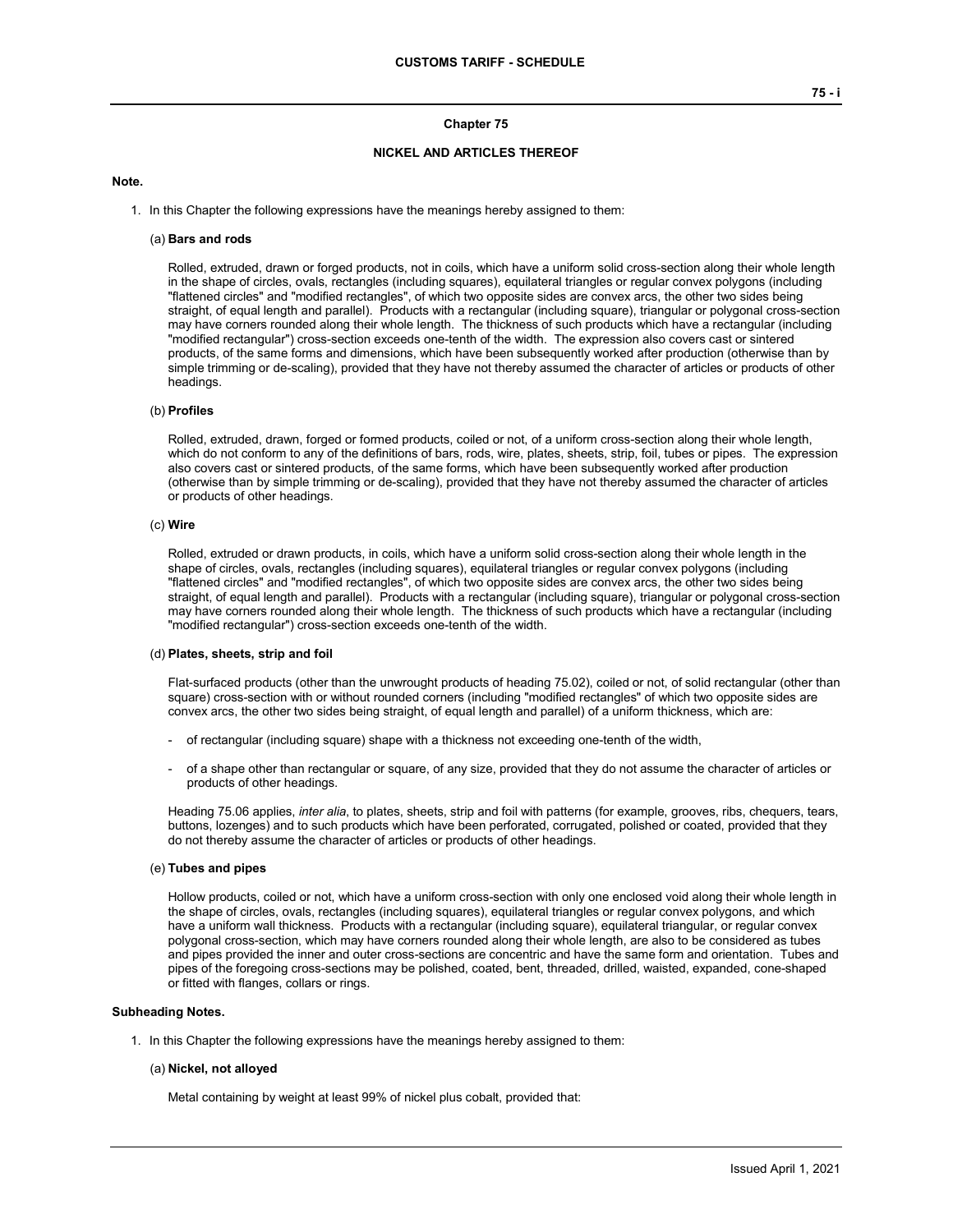# **75 - ii**

- (i) the cobalt content by weight does not exceed 1.5%, and
- (ii) the content by weight of any other element does not exceed the limit specified in the following table:

|         | Element               | Limiting content % by weight |  |  |
|---------|-----------------------|------------------------------|--|--|
| Fe<br>O | <b>Iron</b><br>Oxygen | 0.5<br>0.4                   |  |  |

# TABLE - Other elements

## (b) **Nickel alloys**

Metallic substances in which nickel predominates by weight over each of the other elements provided that:

(i) the content by weight of cobalt exceeds 1.5%,

Other elements, each

(ii) the content by weight of at least one of the other elements is greater than the limit specified in the foregoing table; or

0.3

- (iii) the total content by weight of elements other than nickel plus cobalt exceeds 1%.
- 2. Notwithstanding the provisions of Chapter Note 1 (c), for the purposes of subheading 7508.10 the term "wire" applies only to products, whether or not in coils, of any cross-sectional shape, of which no cross-sectional dimension exceeds 6 mm.

## **Supplementary Note.**

1. In this Chapter the expression "unworked", when referring to foil, means products which have not been processed beyond the condition as from the rolling mill (for example, not machined, cut to shape, perforated or coated).

**Statistical Note.** (NB This note does not form part of the *Customs Tariff* legislation.)

1. For the statistical purposes of subheading 7501.10, the unit of measure (kilogram) refers to the nickel content of the matte and shall be the assay quantity without deductions.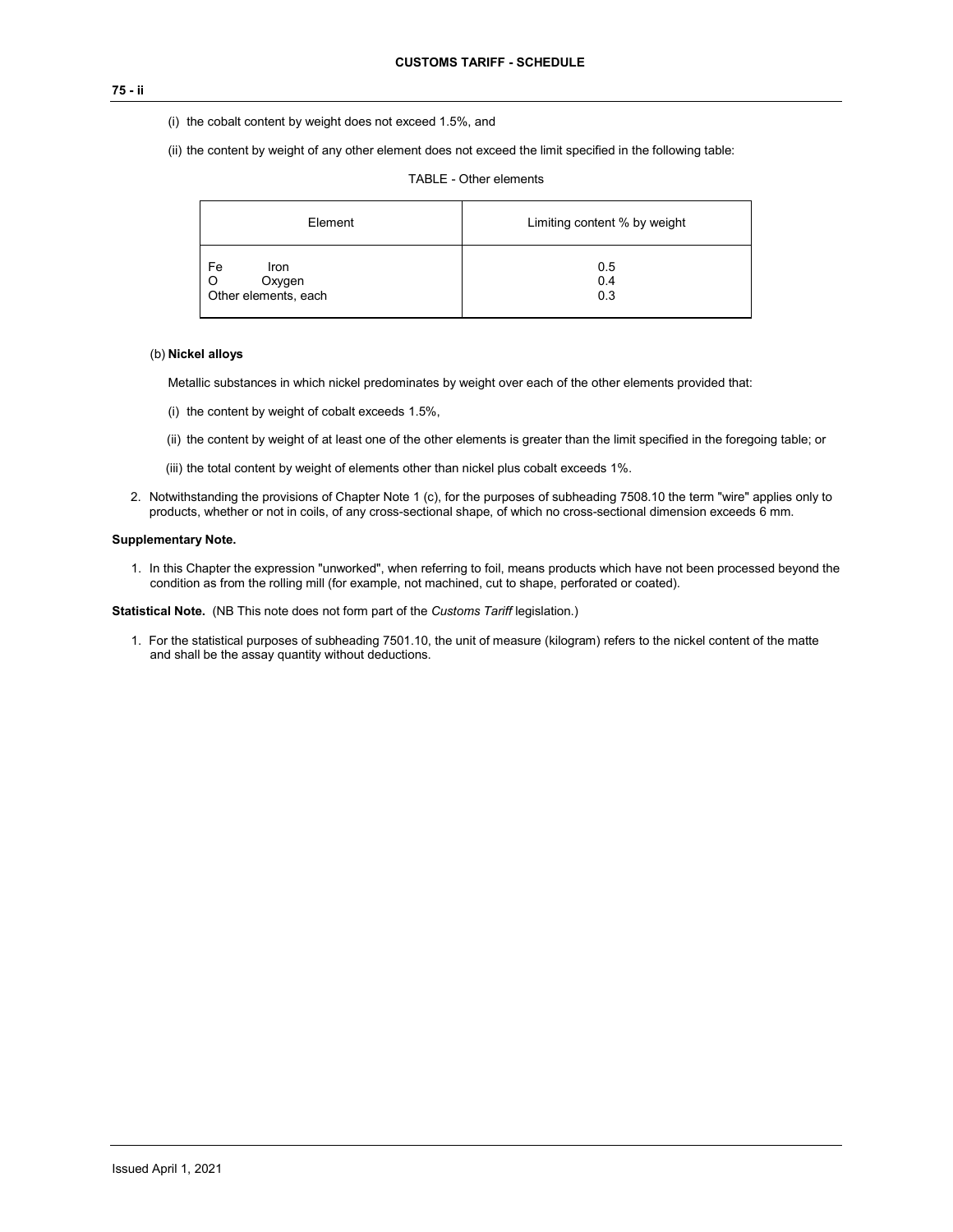# **CUSTOMS TARIFF - SCHEDULE**

| <b>Tariff</b><br>Item | <b>SS</b> | <b>Description of Goods</b>                                                                  | Unit of<br>Meas. | <b>MFN</b><br><b>Tariff</b> | Applicable<br><b>Preferential Tariffs</b>                                                                                      |
|-----------------------|-----------|----------------------------------------------------------------------------------------------|------------------|-----------------------------|--------------------------------------------------------------------------------------------------------------------------------|
| 75.01                 |           | Nickel mattes, nickel oxide sinters and other intermediate products of<br>nickel metallurgy. |                  |                             |                                                                                                                                |
|                       |           | 7501.10.00 00 - Nickel mattes                                                                | <b>KGM</b>       | Free                        | CCCT, LDCT, GPT,<br>UST, MXT, CIAT, CT,<br>CRT, IT, NT, SLT, PT,<br>COLT, JT, PAT, HNT,<br>KRT, CEUT, UAT,<br>CPTPT, UKT: Free |
|                       |           | 7501.20.00 00 -Nickel oxide sinters and other intermediate products of nickel<br>metallurgy  | KGM              | Free                        | CCCT, LDCT, GPT,<br>UST, MXT, CIAT, CT,<br>CRT, IT, NT, SLT, PT,<br>COLT, JT, PAT, HNT,<br>KRT, CEUT, UAT,<br>CPTPT, UKT: Free |
| 75.02                 |           | Unwrought nickel.                                                                            |                  |                             |                                                                                                                                |
|                       |           | 7502.10.00 00 -Nickel, not alloyed                                                           | KGM              | Free                        | CCCT, LDCT, GPT,<br>UST, MXT, CIAT, CT,<br>CRT, IT, NT, SLT, PT,<br>COLT, JT, PAT, HNT,<br>KRT, CEUT, UAT,<br>CPTPT, UKT: Free |
|                       |           | 7502.20.00 00 - Nickel alloys                                                                | KGM              | Free                        | CCCT, LDCT, GPT,<br>UST, MXT, CIAT, CT,<br>CRT, IT, NT, SLT, PT,<br>COLT, JT, PAT, HNT,<br>KRT, CEUT, UAT,<br>CPTPT, UKT: Free |
|                       |           | 7503.00.00 00 Nickel waste and scrap.                                                        | KGM              | Free                        | CCCT, LDCT, GPT,<br>UST, MXT, CIAT, CT,<br>CRT, IT, NT, SLT, PT,<br>COLT, JT, PAT, HNT,<br>KRT, CEUT, UAT,<br>CPTPT, UKT: Free |
| 7504.00.00            |           | Nickel powders and flakes.                                                                   |                  | Free                        | CCCT, LDCT, GPT,<br>UST, MXT, CIAT, CT,<br>CRT, IT, NT, SLT, PT,<br>COLT, JT, PAT, HNT,<br>KRT, CEUT, UAT,<br>CPTPT, UKT: Free |
|                       |           |                                                                                              | KGM<br>KGM       |                             |                                                                                                                                |
| 75.05                 |           | Nickel bars, rods, profiles and wire.                                                        |                  |                             |                                                                                                                                |
|                       |           | -Bars, rods and profiles:                                                                    |                  |                             |                                                                                                                                |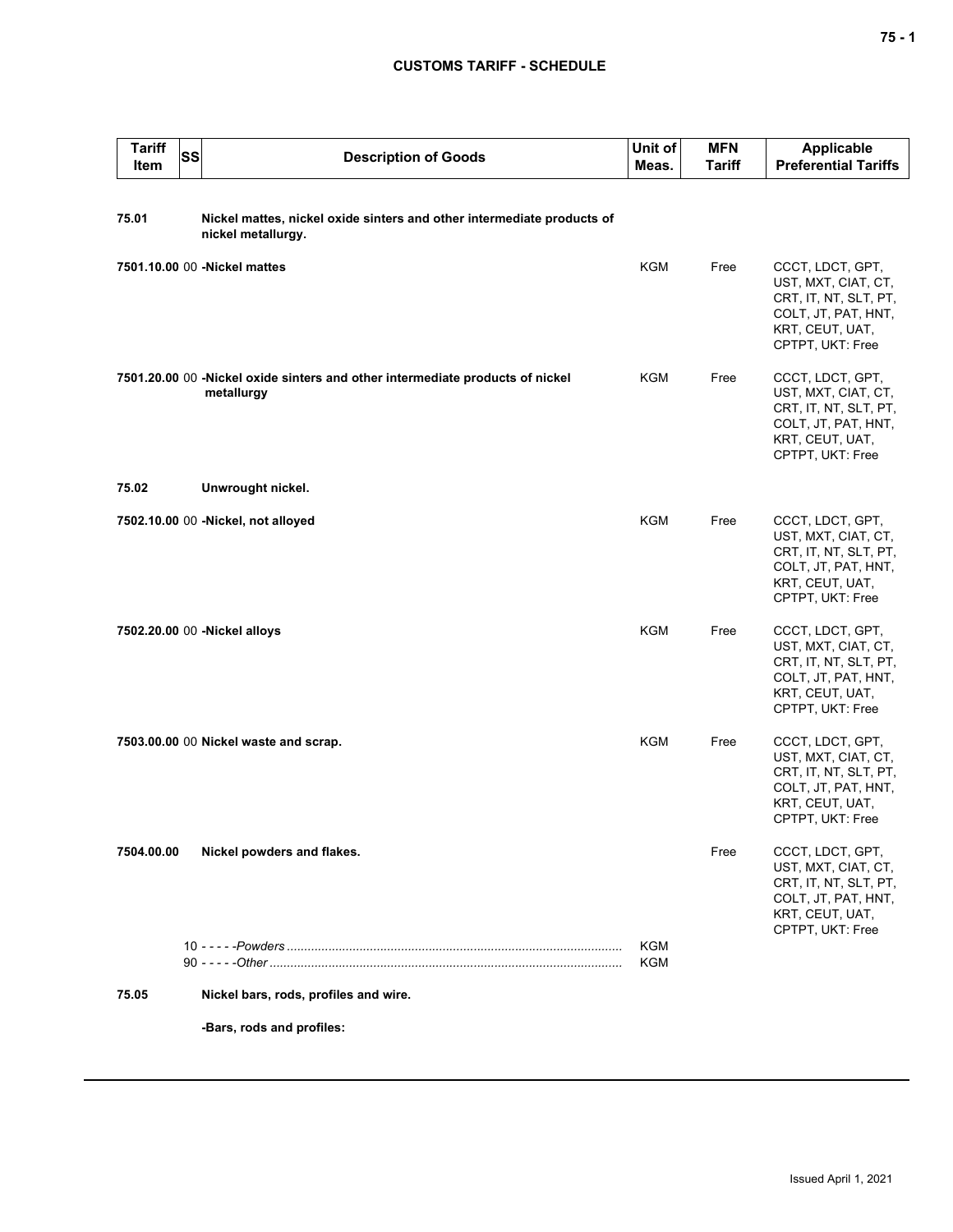| <b>Tariff</b>             | <b>SS</b><br><b>Description of Goods</b>                                                                                                          | Unit of    | <b>MFN</b>    | <b>Applicable</b>                                                                                                              |
|---------------------------|---------------------------------------------------------------------------------------------------------------------------------------------------|------------|---------------|--------------------------------------------------------------------------------------------------------------------------------|
| Item                      |                                                                                                                                                   | Meas.      | <b>Tariff</b> | <b>Preferential Tariffs</b>                                                                                                    |
|                           | 7505.11.00 00 - - Of nickel, not alloyed                                                                                                          | <b>KGM</b> | Free          | CCCT, LDCT, GPT,<br>UST, MXT, CIAT, CT,<br>CRT, IT, NT, SLT, PT,<br>COLT, JT, PAT, HNT,<br>KRT, CEUT, UAT,<br>CPTPT, UKT: Free |
|                           | 7505.12.00 00 - - Of nickel alloys                                                                                                                | <b>KGM</b> | Free          | CCCT, LDCT, GPT,<br>UST, MXT, CIAT, CT,<br>CRT, IT, NT, SLT, PT,<br>COLT, JT, PAT, HNT,<br>KRT, CEUT, UAT,<br>CPTPT, UKT: Free |
|                           | -Wire:                                                                                                                                            |            |               |                                                                                                                                |
|                           | 7505.21.00 00 - - Of nickel, not alloyed                                                                                                          | <b>KGM</b> | Free          | CCCT, LDCT, GPT,<br>UST, MXT, CIAT, CT,<br>CRT, IT, NT, SLT, PT,<br>COLT, JT, PAT, HNT,<br>KRT, CEUT, UAT,<br>CPTPT, UKT: Free |
|                           | 7505.22.00 00 - - Of nickel alloys                                                                                                                | <b>KGM</b> | Free          | CCCT, LDCT, GPT,<br>UST, MXT, CIAT, CT,<br>CRT, IT, NT, SLT, PT,<br>COLT, JT, PAT, HNT,<br>KRT, CEUT, UAT,<br>CPTPT, UKT: Free |
| 75.06                     | Nickel plates, sheets, strip and foil.                                                                                                            |            |               |                                                                                                                                |
| 7506.10                   | -Of nickel, not alloyed                                                                                                                           |            |               |                                                                                                                                |
|                           | 7506.10.10 00 - - - Worked foil of a thickness not exceeding 0.15 mm                                                                              | <b>KGM</b> | Free          | CCCT, LDCT, GPT,<br>UST, MXT, CIAT, CT,<br>CRT, IT, NT, SLT, PT,<br>COLT, JT, PAT, HNT,<br>KRT, CEUT, UAT,<br>CPTPT, UKT: Free |
| 7506.10.90 00 - - - Other |                                                                                                                                                   | KGM        | Free          | CCCT, LDCT, GPT,<br>UST, MXT, CIAT, CT,<br>CRT, IT, NT, SLT, PT,<br>COLT, JT, PAT, HNT,<br>KRT, CEUT, UAT,<br>CPTPT, UKT: Free |
| 7506.20                   | -Of nickel alloys                                                                                                                                 |            |               |                                                                                                                                |
|                           | 7506.20.10 00 - - - The following foil of a thickness not exceeding 0.15 mm:<br>Unworked, containing by weight less than 60% of nickel;<br>Worked | KGM        | Free          | CCCT, LDCT, GPT,<br>UST, MXT, CIAT, CT,<br>CRT, IT, NT, SLT, PT,<br>COLT, JT, PAT, HNT,<br>KRT, CEUT, UAT,<br>CPTPT, UKT: Free |